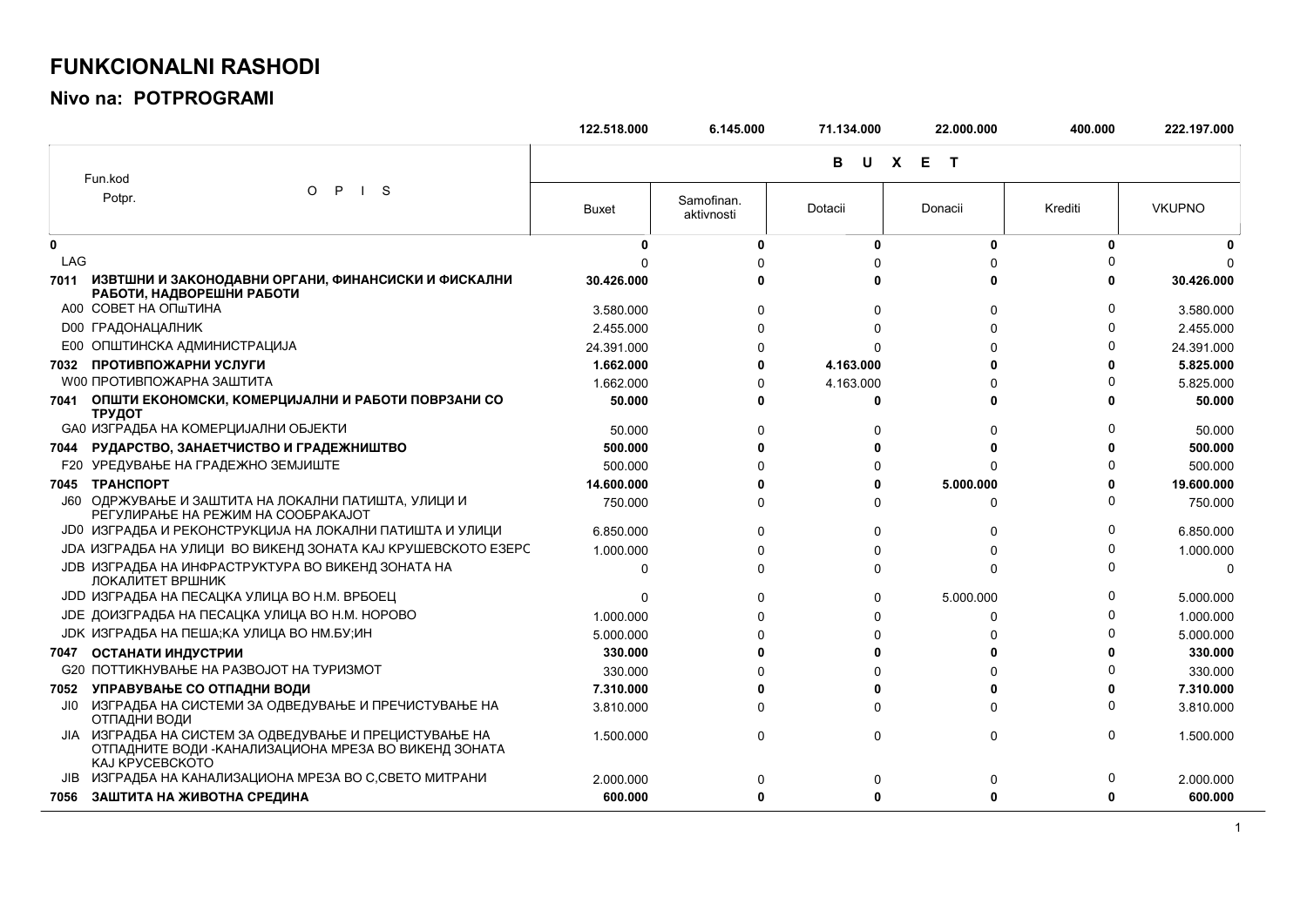## **FUNKCIONALNI RASHODI**

**Nivo na: POTPROGRAMI**

|      |                                                                                             | 122.518.000  | 6.145.000                | 71.134.000 | 22.000.000   | 400.000  | 222.197.000   |
|------|---------------------------------------------------------------------------------------------|--------------|--------------------------|------------|--------------|----------|---------------|
|      | Fun.kod                                                                                     |              |                          | в          | U X E T      |          |               |
|      | P<br>-S<br>$\circ$<br>$\mathbf{I}$<br>Potpr.                                                | <b>Buxet</b> | Samofinan.<br>aktivnosti | Dotacii    | Donacii      | Krediti  | <b>VKUPNO</b> |
|      | ЈМО ПАРКОВИ И ЗЕЛЕНИЛО (КАПИТАЛНИ РАСХОДИ)                                                  | 600.000      | $\Omega$                 | $\Omega$   | $\Omega$     | 0        | 600.000       |
| 7062 | РАЗВОЈ НА ЗАЕДНИЦАТА                                                                        | 2.700.000    |                          |            | O            | ŋ        | 2.700.000     |
|      | <b>F10 УРБАНИСТИЧКО ПЛАНИРАЊЕ</b>                                                           | 2.200.000    |                          | U          | $\Omega$     | $\Omega$ | 2.200.000     |
|      | С10 ПОДДРШКА НА ЛОКАЛНИОТ ЕКОНОМСКИ РАЗВОЈ                                                  | 300.000      |                          | O          | $\Omega$     | n        | 300.000       |
|      | ЈНО УРБАНА ОПРЕМА (КАПИТАЛНИ РАСХОДИ)                                                       | 200.000      |                          | n          | U            | 0        | 200.000       |
| 7063 | <b>ВОДОСНАБДУВАЊЕ</b>                                                                       | 38.450.000   |                          | 0          | 7.500.000    | 400.000  | 46.350.000    |
|      | <b>JG0 ИЗГРАДБА НА СИСТЕМИ ЗА ВОДОСНАБДУВАЊЕ</b>                                            | 4.600.000    |                          | $\Omega$   | 0            | 400000   | 5.000.000     |
|      | <b>JGA PEKOHCTPYKЦИЈА НА СЕКУНДАРНАТА МРЕЃА ЗА</b><br>ВОДОСНАБДУВАЊЕ ВО ГРАД КРУСЕВО        | 10.000.000   | U                        | 0          | 7.500.000    | 0        | 17.500.000    |
|      | <b>JGB иЗГРАДБА НА СИСТЕМ ЗА ВОДОСНАБДУВАЊЕ ВО ВИКЕНД ЗОНАТА</b><br>KAJ KPYCEBCKOTO E3EPO   | 100.000      | $\Omega$                 | 0          | 0            | $\Omega$ | 100.000       |
|      | <b>JGD ИЗГРАДБА НА СИСТЕМ ЗА ВОДОСНАБДУВАЊЕ - РЕЗЕРВОАР ЗА</b><br>ПИТКА ВОДА ВО Н.М. БОРИНО | 1.250.000    | $\Omega$                 | 0          | 0            | 0        | 1.250.000     |
|      | <b>JGG ИЗГРАДБА НА ПУМПНА СТАНИЦА НА М.В.ВРСНИК</b>                                         | 5.000.000    | $\Omega$                 | 0          | $\Omega$     | 0        | 5.000.000     |
|      | ЈСК ИЗГРАДБА НА ЦЕФКОВОД ОД Н.Н. НОРОВО ДО Н.М. ВРБОЕЦ                                      | 14.000.000   | $\Omega$                 | $\Omega$   | $\Omega$     | $\Omega$ | 14.000.000    |
|      | <b>JGV ДОЗАФАКАЊЕ НА НОВИ ИЗВОРИ ЗА ВОДА</b>                                                | 3.500.000    |                          | n          | $\Omega$     | n        | 3.500.000     |
| 7064 | ОСВЕТЛУВАЊЕ НА УЛИЦИ                                                                        | 6.550.000    |                          | O          | O            | 0        | 6.550.000     |
| J30. | <b>ЈАВНО ОСВЕТЛУВАЊЕ</b>                                                                    | 6.550.000    |                          | 0          | $\Omega$     | $\Omega$ | 6.550.000     |
| 7066 | ДРУГИ ЖИВЕАЛИШТА И РАЗВОЈ НА ЗАЕДНИЦАТА                                                     | 1.000.000    |                          | ŋ          | 4.500.000    | ŋ        | 5.500.000     |
|      | ДРУГИ КОМУНАЛНИ УСЛУГИ                                                                      | 550,000      |                          | $\Omega$   | 0            | O        | 550.000       |
|      | ЈЕО ДРУГИ КОМУНАЛНИ УСЛУГИ (КАПИТАЛНИ РАСХОДИ)                                              | 450.000      |                          | 0          | 4.500.000    | $\Omega$ | 4.950.000     |
| 7081 | СПОРТСКИ И РЕКРЕАТИВНИ УСЛУГИ                                                               | 14.970.000   |                          | O          | $\bf{0}$     | O        | 14.970.000    |
|      | <b>L00 СПОРТ И РЕКРЕАЦИЈА</b>                                                               | 970,000      |                          | n          | <sup>0</sup> | n        | 970.000       |
|      | <b>LAB ИЗГРАДБА НА ДВОЕН ТЕРЕН ЗА ТЕНИС</b>                                                 | 12.000.000   | ∩                        | 0          | $\Omega$     | $\Omega$ | 12.000.000    |
|      | LAV ИЗГРАДБА НА ПОВЕКЕНАМЕНСКО СПОРТСКО ИГРАЛИСТЕ                                           | 2.000.000    | $\Omega$                 |            | U            | $\Omega$ | 2.000.000     |
| 7082 | УСЛУГИ ЗА КУЛТУРА                                                                           | 1.670.000    | 60,000                   | 1.823.000  | n            | O        | 3.553.000     |
|      | К10 БИБЛИОТЕКАРСТВО                                                                         | 0            | 60.000                   | 349.000    | $\Omega$     | $\Omega$ | 409.000       |
|      | К20 МУЗИЧКА И СЦЕНСКО - УМЕТНИЧКА ДЕЈНОСТ                                                   | 0            | $\Omega$                 | 1.324.000  | $\Omega$     | $\Omega$ | 1.324.000     |
|      | КЗ0 МУЗЕЈСКА И КИНОТЕЧНА ДЕЈНОСТ                                                            | 0            | $\Omega$                 | 150.000    | $\Omega$     |          | 150.000       |
|      | К40 КУЛТУРНИ МАНИФЕСТАЦИИ И ТВОРЕШТВО                                                       | 1.670.000    | 0                        | 0          | $\Omega$     |          | 1.670.000     |
| 7091 | ПЕДАГОШКО И ОСНОВНО ОБРАЗОВАНИЕ                                                             | 1.700.000    | 5.285.000                | 46.645.000 | 5.000.000    | 0        | 58.630.000    |
|      | N10 OCHOBHO OБРАЗОВАНИЕ                                                                     | 700.000      | 120.000                  | 41.045.000 | 0            | $\Omega$ | 41.865.000    |